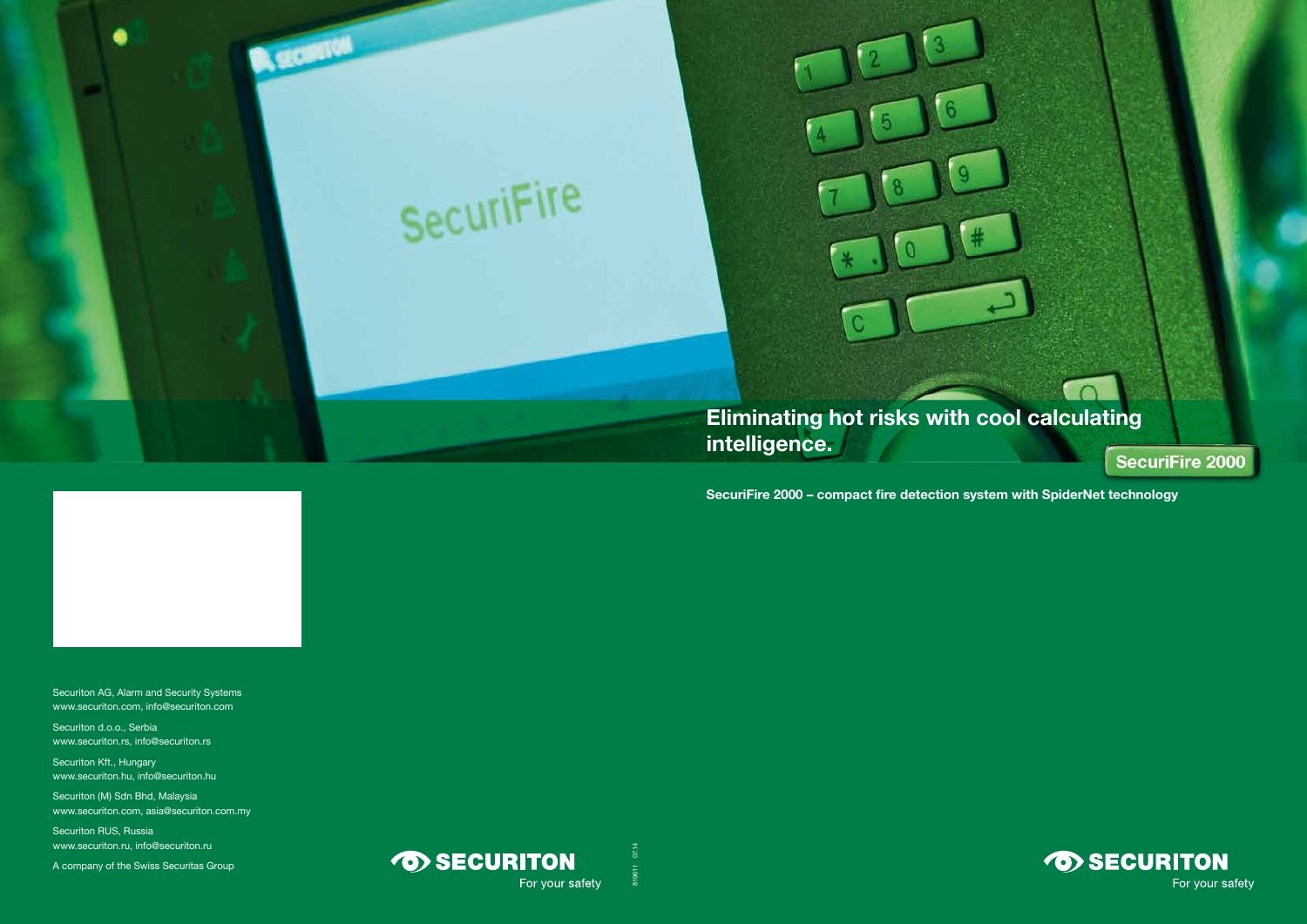![](_page_1_Picture_0.jpeg)

# Uncompromising prevention is always better than fire-fighting. Sensitive detection, generously dimensioned.

### SecuriFire 2000 – making sure you benefit from peak performances:

- Modular and decentralised architecture
- Highest security standards
- Simple planning and programming
- Up to 16 autonomous control units
- Software with full redundancy
- Cost-efficient solutions
- Earthed metal housing

![](_page_1_Picture_16.jpeg)

A fire at a company destroys far more than just property: it also puts human life at risk and can threaten the economic existence of any business. The SecuriFire 2000 fire detection system protects you from such risks. It detects fires already in their incipient stages, alarms the emergency services immediately, and activates the fire-extinguishing system.

SecuriFire 2000 provides you with an ultra-modern system that is always up to the task, no matter how tough or complex the conditions. The unique principle of software redundancy ensures that the fire alarm control panel is capable of raising the alarm at all times and under all conditions. It is comforting to know that SecuriFire 2000 constantly self-tests its functionality – and immediately signals any faults.

SecuriFire 2000 adapts perfectly to every building and every safety requirement. The system is also compatible with existing and future generations of detectors. The solutions implemented as a result are utterly convincing, both economically and from a safety viewpoint.

At the core of SecuriFire 2000 is its control unit: this is where the SecuriLines eXtended (addressable loops) with their detectors and alarming devices are connected. The instant a fire detector senses danger, it sends a signal to the control unit. The control unit in turn responds immediately and, if necessary, immediately sends an alarm signal to the emergency services or a superordinate control unit. Each control unit operates as an autonomous unit. Besides the addressable loops other connectable elements include external control panels, fire service control panels, printers etc.

- 
- The SecuriFire 2000 fire detection system can also be set up as a modular system. One control unit acts as the nerve centre for two SecuriLines eXtended. Each of the addressable loops is up to 3500 m long, each connecting up to 250 detection and alarming devices with the control unit. The system can achieve an even higher capacity by interconnecting two control units: four addressable loops providing fire protection over a large area. Up to 16 control units can be networked in this way.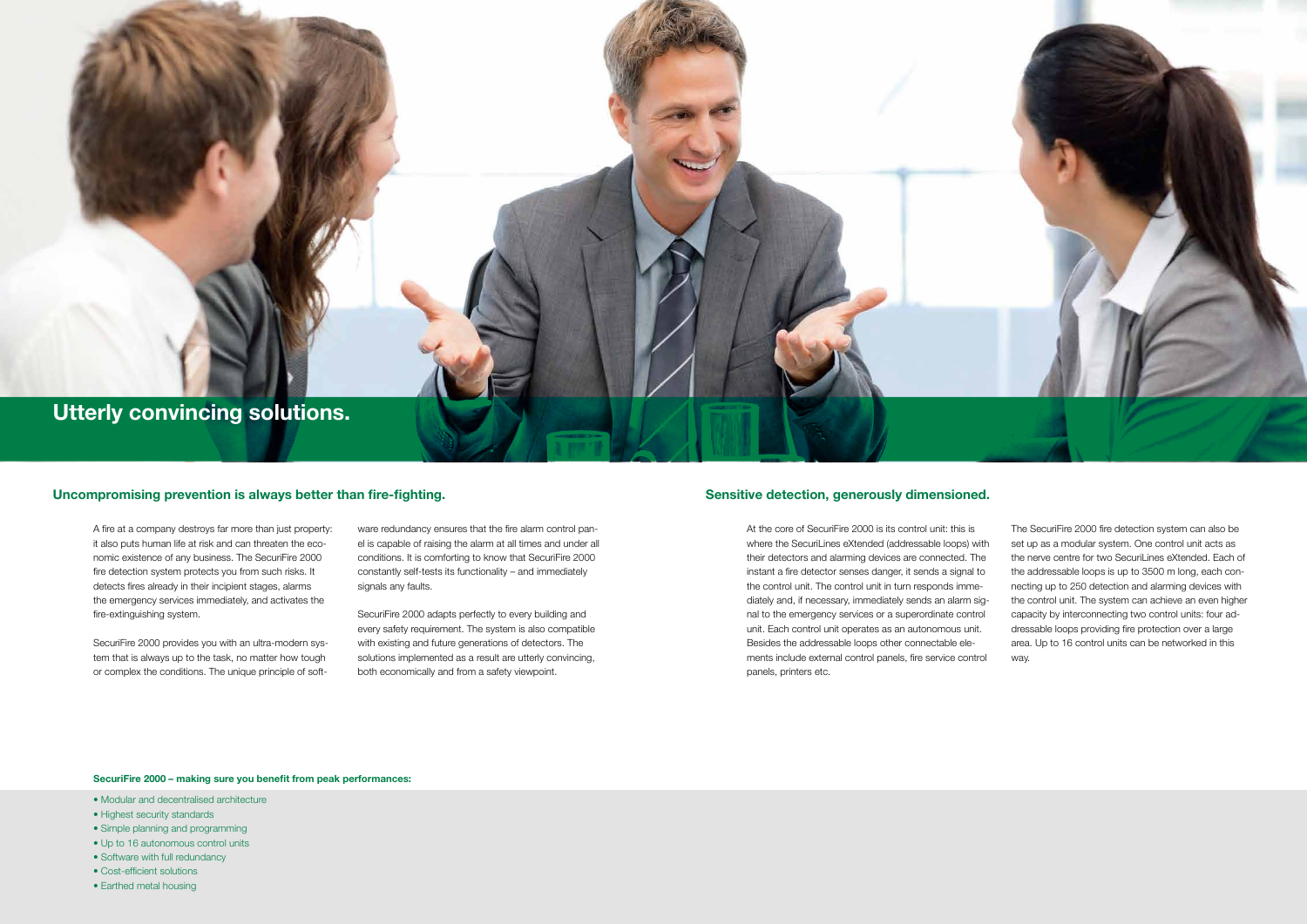![](_page_2_Picture_0.jpeg)

### SecuriFire 2000 – tailor-made protection:

- Lightning-fast detection of incipient fires
- Maximum flexibility in system design
- Individual component fitting and simple modification of alarm lines
- Detection and alarming devices for every need
	- Up to 4 addressable loops with up to 756 elements per control unit
	- Significantly reduced amount of wiring
	- Interfaces to the outside and to superordinate systems

SecuriFire 2000's flexible system architecture offers you lots of scope when planning your fire alarm system. This is down to the SpiderNet technology. It allows you to set up entirely new network structures to perfectly take account of the structural conditions on site. If required, a fire alarm control panel can be integrated into an Ethernet mesh network and linked up with other control units. It is even possible to set up the data transmission via a company's existing data network.

SecuriFire 2000 is always up to whatever tasks you set it – literally, since the fire alarm system is easy to expand. Once you have defined your needs, the system topology is adapted accordingly. And thanks to the system's unique flexibility you obtain exactly the level of protection you need for each area of your company: no more, but no less either.

- **Fi** Fire Incident Controls, Alarm Transmission
- **2** External Device Bus
- **3** Third Party Systems
- 4 SecuriLan
- **5** SecuriLine eXtended
- 6 Primary Lines/Modernisation

Powerful, reliable and impressive in its dimensions: SecuriLine eXtended – the addressable loop of the SecuriFire 2000. It runs from the control unit throughout the premises and acts as a data highway for the detection and alarming devices as well as a fault-free connection to and from the control unit.

Up to 250 different devices can be connected to a SecuriLine eXtended. They are all easy to program individually and are immune to electromagnetic interference. The choice, locations and programming of the individual devices are tailored precisely to your safety requirements – no SecuriLine eXtended is the same as any other. The MCD 573X multiple sensor detector is the device most frequently used. Others often include manual call points, input and output modules, sirens, flashing lights or special fire detectors such as the SecuriRAS ASD 535 aspirating smoke detector or the line-type heat detectors ADW 535 and LIST.

# Maximum flexibility in system design.

## Adaptable in structure, unwavering in emergencies. The state of the state of the state of the detector data.